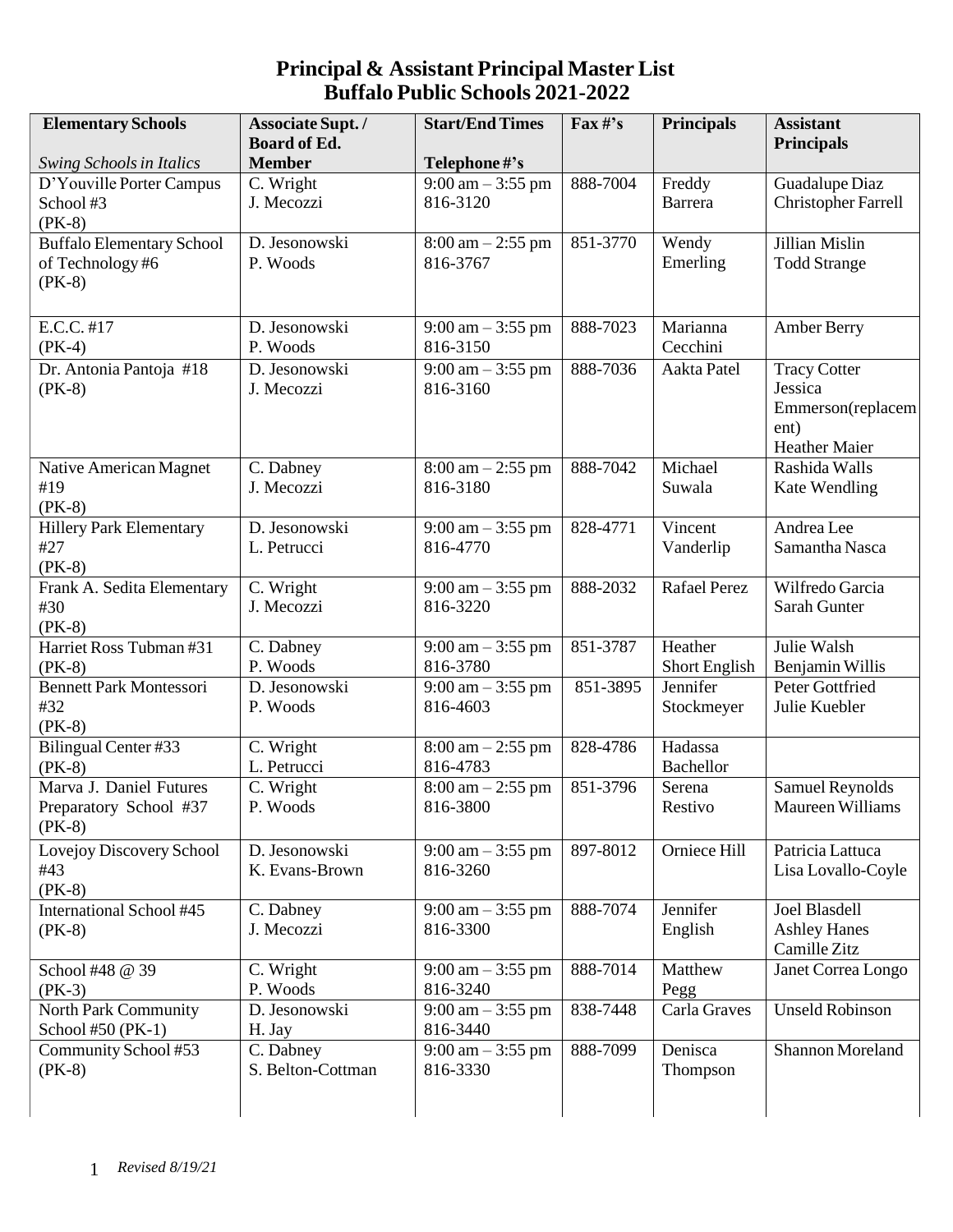| <b>Elementary Schools</b>                                     | Associate Supt./<br><b>Board of Ed.</b> | <b>Start/End Times</b>                          | $\text{Fax}\,\text{\#}^{\text{!`}}\text{s}$ | <b>Principals</b>          | <b>Assistant</b><br><b>Principals</b>                                    |
|---------------------------------------------------------------|-----------------------------------------|-------------------------------------------------|---------------------------------------------|----------------------------|--------------------------------------------------------------------------|
| <b>Swing Schools in Italics</b>                               | <b>Member</b>                           | Telephone #'s                                   |                                             |                            |                                                                          |
| Dr. George Blackman<br>E.C.C. #54<br>$(PK-4)$                 | C. Dabney<br>S. Belton-Cottman          | $9:00 \text{ am} - 3:55 \text{ pm}$<br>816-3340 | 838-7403                                    | Gregory<br>Johnson         | Dawne McNeal                                                             |
| Dr. Charles R. Drew<br>Science Magnet #59<br>$(3-8)$          | C. Dabney<br>P. Woods                   | $8:00 \text{ am} - 2:55 \text{ pm}$<br>816-3370 | 897-8049                                    | Mirlene Dere               | Derek Swader<br><b>Chanelle Wallace</b>                                  |
| #59 at A Street Site<br>$(PK-2)$                              | C. Dabney<br>K. Evans-Brown             | 816-4120                                        | 897-8105                                    |                            | Mark Shoemaker                                                           |
| Arthur O. Eve School of<br>Distinction #61<br>$(PK-4)$        | C. Wright<br>S. Belton-Cottman          | $9:00 \text{ am} - 3:55 \text{ pm}$<br>816-3400 | 838-7436                                    | Nathaniel<br><b>Barnes</b> |                                                                          |
| Frederick Law Olmsted #64<br>$(PK-4)$                         | C. Wright<br>H. Jay                     | $8:00 \text{ am} - 2:55 \text{ pm}$<br>816-3420 | 871-6021                                    | Marquita<br><b>Bryant</b>  | Joshua Freeburg                                                          |
| Roosevelt E.C.C. #65<br>$(PK-4)$                              | C. Dabney<br>H. Jay                     | $9:00 \text{ am} - 3:55 \text{ pm}$<br>816-3430 | 871-6031                                    | Michelle Hope              | Amy Chavez                                                               |
| Discovery School #67<br>$(PK-8)$                              | D. Jesonowski<br>L. Petrucci            | $8:00 \text{ am} - 2:55 \text{ pm}$<br>816-4922 | 828-4925                                    | Karen<br>Murray            | John Zeis                                                                |
| Houghton Academy #69<br>$(PK-8)$                              | D. Jesonowski<br>L. Petrucci            | $9:00$ am $-3:55$ pm<br>816-4794                | 828-4797                                    | Rose<br>Schneider          | Kevin Garcia                                                             |
| Lorraine Elementary #72<br>$(PK-8)$                           | D. Jesonowski<br>L. Petrucci            | $8:00$ am $-2:55$ pm<br>816-4809                | $\overline{828} - 4811$                     | Jeffrey Banks              | Jenna Black<br>Sarah Vittoria                                            |
| Hamlin Park Claude &<br>Ouida Clapp Academy #74<br>$(PK-8)$   | D. Jesonowski<br>S. Belton-Cottman      | $9:00 \text{ am} - 3:55 \text{ pm}$<br>816-3490 | 888-7109                                    | Patrick Cook               |                                                                          |
| Herman Badillo Bilingual<br>Academy #76<br>$(PK-8)$           | C. Wright<br>P. Woods                   | $8:00 \text{ am} - 2:55 \text{ pm}$<br>816-3848 | 851-3853                                    | Miguel<br>Medina           | Maria Rosario-Cala<br>Carolyn Flattery<br><b>Elizabeth Kuras</b>         |
| Pfc. William J. Grabiarz<br>#79<br><b>PK-8</b>                | C. Dabney<br>H. Jay                     | $8:00 \text{ am} - 2:55 \text{ pm}$<br>816-4040 | 871-6115                                    | Marlon Lee                 | Michael Ryndak<br>Kim Nixon-<br>Williams                                 |
| Highgate Heights #80<br>$(PK-8)$                              | C. Wright<br>K. Evans-Brown             | $9:00 \text{ am} - 3:55 \text{ pm}$<br>816-4050 | 838-7475                                    | Gayle Irving-<br>White     | Gregelle Fulcher                                                         |
| School #81<br>$(PK-8)$                                        | C. Dabney<br>H. Jay                     | $9:00 \text{ am} - 3:55 \text{ pm}$<br>816-4060 | 871-6041                                    | Nicholas<br>Klaich         | Denise Cobbs<br><b>Stephanie Adams</b><br>(Replacement)<br>Ryan Shepherd |
| E.C.C. #82<br>$(PK-4)$                                        | C. Dabney<br>K. Evans-Brown             | $9:00 \text{ am} - 3:55 \text{ pm}$<br>816-4070 | 897-8073                                    | Tracie<br>Michele<br>Lewis | Kristin Mazur                                                            |
| Erie County Health Care<br>Center for Children#84<br>$(K-12)$ | C. Dabney<br>S. Belton-Cottman          | 7:50 am $-$ 2:45 pm<br>816-4080                 | 897-8081                                    | Jennifer<br>Kapsiak        | Michelle Reczek                                                          |
| Dr. Lydia T. Wright School<br>of Excellence #89<br>$(PK-8)$   | C. Dabney<br>S. Belton-Cottman          | $9:00 \text{ am} - 3:55 \text{ pm}$<br>816-4110 | 897-8093                                    | Natasha<br>Hendricks       | <b>Ashley Elliott</b><br>Nicole Smith<br>LeeQuishaVolious                |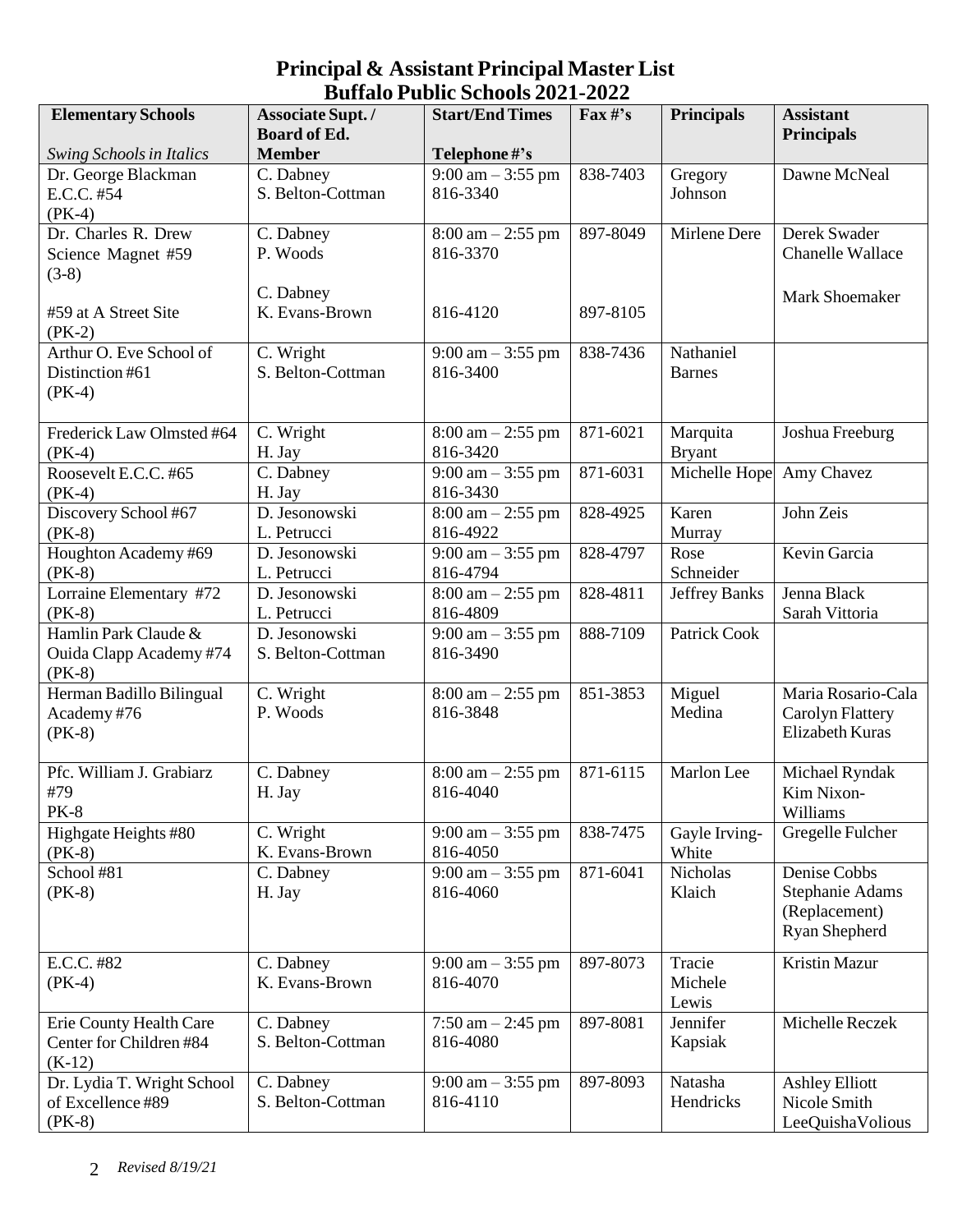| <b>Elementary Schools</b>       | <b>Associate Supt./</b> | <b>Start/End Times</b>              | $\mathbf{F}$ ax #'s | <b>Principals</b> | <b>Assistant</b>   |
|---------------------------------|-------------------------|-------------------------------------|---------------------|-------------------|--------------------|
|                                 | <b>Board of Ed.</b>     |                                     |                     |                   | <b>Principals</b>  |
| <b>Swing Schools in Italics</b> | <b>Member</b>           | Telephone #'s                       |                     |                   |                    |
|                                 |                         |                                     |                     |                   |                    |
| B.U.I.L.D. Community            | C. Wright               | $8:00 \text{ am} - 2:55 \text{ pm}$ | 897-8107            | Tanika            | <b>Karen Gantz</b> |
| School #92                      | K. Evans-Brown          | 816-4140                            |                     | Shedrick          | Donald White       |
| $(PK-8)$                        |                         |                                     |                     |                   |                    |
| Southside Elementary #93        | D. Jesonowski           | $8:00 \text{ am} - 2:55 \text{ pm}$ | 828-4820            | Patricia          | Marcus Anderson    |
| $(PK-8)$                        | L. Petrucci             | 816-4818                            |                     | Brucz             | Kathryn Goldman    |
|                                 |                         |                                     |                     |                   | Ashley             |
|                                 |                         |                                     |                     |                   | Nsengiyumva        |
| West Hertel Elementary          | D. Jesonowski           | $8:00 \text{ am} - 2:55 \text{ pm}$ | 871-6111            | Elaine            | Lafraya Wilson     |
| #94                             | H. Jay                  | 816-4150                            |                     | Nieman            | Eileen Wszalek     |
| $(PK-8)$                        |                         |                                     |                     |                   |                    |
| Waterfront Elementary #95       | C. Dabney               | $8:00 \text{ am} - 2:55 \text{ pm}$ | 851-3861            | Terence           | Nicole Dias        |
| $(PK-8)$                        | P. Woods                | 816-3900                            |                     | Jenkins           | Catherine Paolini  |
| Harvey Austin School #97        | C. Wright               | $9:00 \text{ am} - 3:55 \text{ pm}$ | 897-8162            | Cameron Hall      | Cassandra          |
| $(PK-8)$                        | K. Evans-Brown          | 816-4460                            |                     |                   | Gasbarrini         |
|                                 |                         |                                     |                     |                   | Melissa Jasulavich |
| Stanley Makowski E.C.C.         | C. Wright               | $9:00 \text{ am} - 3:55 \text{ pm}$ | 888-2012            | Dawn              | Kathleen Carpenter |
| #99                             | P. Woods                | 816-4180                            |                     | DiNatale          | Jennifer Mohorter  |
| $(PK-4)$                        |                         |                                     |                     |                   |                    |

| <b>Secondary Schools</b>                                                   | <b>Associate</b><br>Superintendent /<br><b>Board of Ed.</b><br><b>Member</b> | <b>Start/End Times</b><br>Telephone#'s          | $\Gamma$ ax#'s | <b>Principals</b>                     | <b>Assistant</b><br><b>Principals</b>                   |
|----------------------------------------------------------------------------|------------------------------------------------------------------------------|-------------------------------------------------|----------------|---------------------------------------|---------------------------------------------------------|
| <b>Swing Schools in Italics</b>                                            |                                                                              |                                                 |                |                                       |                                                         |
| <b>Occupational Training</b><br>Center #42<br>$(K-12)$                     | D. Hills<br>S. Belton-Cottman                                                | $8:00 \text{ am} - 2:55 \text{ pm}$<br>816-3250 | 847-8490       | <b>Thomas Vitale</b>                  |                                                         |
| The Academy School<br>#131@4<br>$(7-12)$                                   | T. Wilson<br>L. Petrucci                                                     | $8:15$ am $-2:35$ pm<br>816-3270                | 851-3761       | Casey Young                           | Jamie St. John<br><b>Bert Stevenson</b>                 |
| LTEP#131@4<br>$(9-12)$                                                     |                                                                              | 816-7180                                        | 851-3943       |                                       |                                                         |
| <b>Frederick Law Olmsted</b><br>#156<br>$(5-12)$                           | T. Wilson<br>K. Evans-Brown                                                  | $8:00 \text{ am} - 2:50 \text{ pm}$<br>816-4330 | 838-7530       | Giovanna<br>Claudio-Cotto<br>(Acting) | <b>Catherine Dulak</b><br>James Fredo<br>Leslie Potempa |
| <b>Buffalo Academy for</b><br>Visual & Performing Arts<br>#192<br>$(5-12)$ | T. Wilson<br>P. Woods                                                        | $7:50$ am $-2:45$ pm<br>816-4220                | 888-7136       | <b>Jody Covington</b>                 | Rebecca Ryan<br>Jonathan Welka                          |
| City Honors School at<br>Fosdick Masten Park #195<br>$(5-12)$              | T. Wilson<br>P. Woods                                                        | 7:55 am $-$ 2:45 pm<br>816-4230                 | 888-7145       | William Kresse                        | <b>Tandy Hamilton</b><br>Angela Hannah<br>Carla McDow   |
| Math, Science & Tech<br>Preparatory School #196<br>@ 39<br>$(5-8)$         | C. Wright<br>S. Belton-Cottman                                               | $8:00 \text{ am} - 2:55 \text{ pm}$<br>816-3501 | 888-7014       | <b>Bethany Brown</b>                  | Elizabeth Dirr                                          |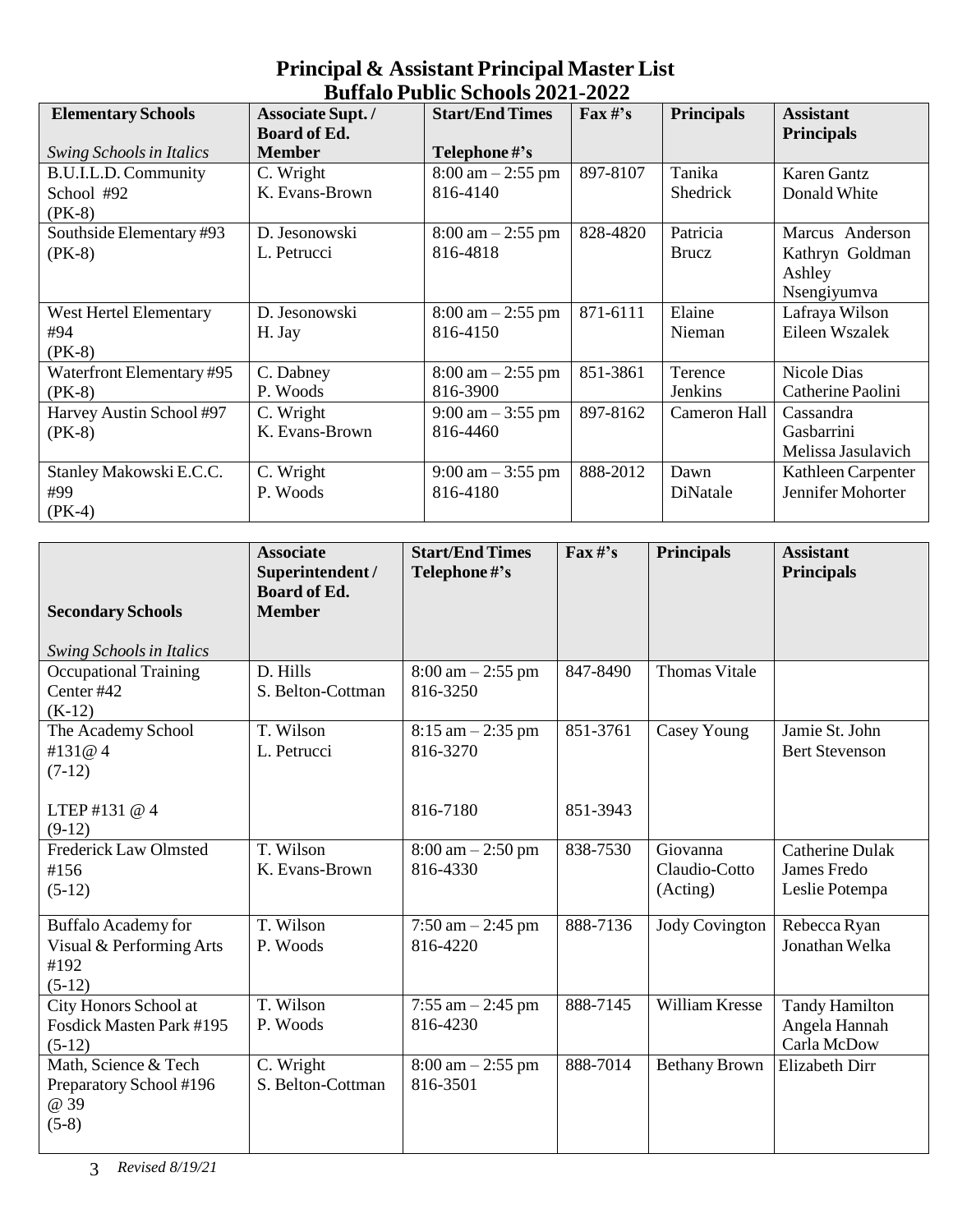| <b>Secondary Schools</b>                                                               | <b>Associate</b><br>Superintendent /<br><b>Board of Ed.</b><br><b>Member</b> | <b>Start/End Times</b><br>Telephone #'s         | $\text{Fax}\,\text{\#}^{\text{?}}\text{s}$ | <b>Principals</b>                       | <b>Assistant</b><br><b>Principals</b>                                                 |
|----------------------------------------------------------------------------------------|------------------------------------------------------------------------------|-------------------------------------------------|--------------------------------------------|-----------------------------------------|---------------------------------------------------------------------------------------|
| <b>Swing Schools in Italics</b>                                                        |                                                                              |                                                 |                                            |                                         |                                                                                       |
| Math, Science & Tech.<br>Preparatory #197<br>$(9-12)$                                  | T. Wilson<br>S. Belton-Cottman                                               | $8:00 \text{ am} - 3:10 \text{ pm}$<br>816-4500 | 897-8058                                   | Kevin Eberle                            | Sarah Cosgrove<br>Danielle Womack                                                     |
| <b>International Preparatory</b><br>School #198 @ 202<br>$(9-12)$                      | D. Hills<br>J. Mecozzi                                                       | $7:50$ am $-3:00$ pm<br>816-4300                | 888-7158                                   | Ella Dunne                              | Martin Buchnowski<br>Amy Chase<br>Patrick Doyle                                       |
| South Park #206<br>$(9-12)$                                                            | D. Hills<br>L. Petrucci                                                      | $8:20 \text{ am} - 3:31 \text{ pm}$<br>816-4828 | 828-4905                                   | Michael Morris                          | <b>Molly Forero</b><br>Martin Lyonga<br><b>Kathleen Thomas</b><br><b>Tracy Travis</b> |
| Lafayette International<br>#207<br>$(9-12)$                                            | D. Hills<br>J. Mecozzi                                                       | $8:50$ am $-4:05$ pm<br>816-4358                | 888-7096                                   | John Starkey                            | Jennifer Springer                                                                     |
| Riverside Academy #208<br>$(9-10)$                                                     | D. Hills<br>J. Mecozzi                                                       | $7:55$ am $-3:10$ pm<br>816-4530                | 871-6097                                   | <b>Teena Jones</b>                      | Elena Collins<br>Carlos Wallace                                                       |
| Leonardo da Vinci #212<br>$(9-12)$                                                     | D. Hills<br>J. Mecozzi                                                       | $8:15$ am $-2:50$ pm<br>816-4380                | 888-7181                                   | Gregory<br>Lodinsky                     | Lizzy Crispin                                                                         |
| Burgard #301<br>$(9-12)$                                                               | T. Wilson<br>S. Belton-Cottman                                               | $7:55$ am $-3:05$ pm<br>816-4450                | 838-7546                                   | Charlene<br>Watson                      | <b>Andrew Drouin</b><br>Eric Johnson<br><b>Fred Sales</b>                             |
| Emerson School of<br>Hospitality #302<br>$(9-12)$                                      | D. Hills<br>P. Woods                                                         | $8:15$ am $-3:07$ pm<br>816-3018                | 851-3017                                   | Debbie White-<br><b>Stokes</b>          | Colleen Cunningham<br>Aarin Pellitieri                                                |
| Hutchinson Central<br>Technical #304<br>$(9-12)$                                       | D. Hills<br>P. Woods                                                         | $7:55$ am $-3:05$ pm<br>816-3888                | 851-3890                                   | Gabrielle<br>Morquecho                  | Pedro Estrada<br>Dennis Lesniak<br><b>Gregory Stefanone</b><br>Daniel Zack            |
| McKinley #305<br>$(9-12)$                                                              | T. Wilson<br>H. Jay                                                          | $8:20 \text{ am} - 3:25 \text{ pm}$<br>816-4480 | 871-6086                                   | Carmelita<br><b>Burgin</b><br>Temporary | Karen Kibler<br>Temporary<br>Joshua Miller<br>John Pilato<br>Danielle Ware            |
| <b>East Community High</b><br>School #309<br>$(9-12)$                                  | T. Wilson<br>K. Evans-Brown                                                  | $7:55$ am $-2:50$ pm<br>816-3997                | 897-8130                                   | Adriann<br>Johnson-<br>Cofield          | Janice Bowden<br>Moustafa Khalil                                                      |
| The New Buffalo School of<br>Culinary Art & Hospitality<br>Management #355<br>$(9-12)$ | D. Hills<br>L. Petrucci                                                      | $8:15$ am $-3:10$ pm<br>816-4778                | 847-8490                                   | Kathleen<br>Schuta                      | <b>Daniel Bass</b><br>Colleen Cunningham                                              |